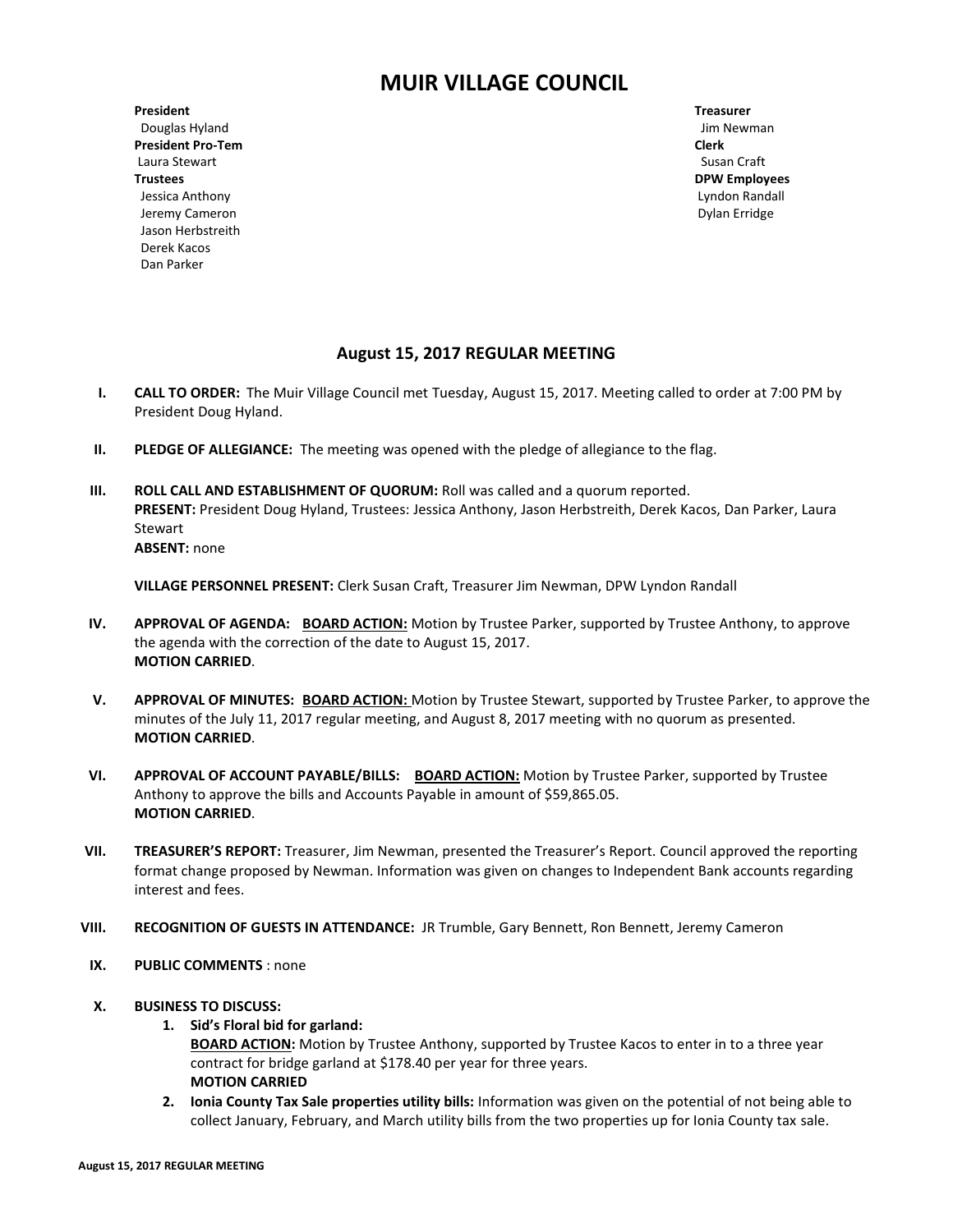- **3. Michigan Municipal League letter:** No council person is able to attend the conference to be a voting delegate.
- **4. Ordinance Violations:** The Ordinance Committee will be making an inspection after the thirty day mark to check on compliance.
- **5. Additional tree on Rick White's bill:**

**BOARD ACTION:** Motion by Trustee Stewart, supported by Trustee Parker to approve the additional tree removal in the amount of \$1,200 to be payable to Rick White. **MOTION CARRIED**

### **6. DPW Boot allowance:**

**BOARD ACTION:** Motion by Trustee Parker, supported by Trustee Anthony to approve the \$127.19 boot expense for Dylan Erridge's safety boots with the stipulation that the Personnel Policy amount of \$100 per person per year is adhered to from this time forward. **MOTION CARRIED**

#### XI. **TABLED ITEMS:** Open Council Seat

**BOARD ACTION:** Motion by Trustee Stewart, supported by Trustee Parker to appoint Jeremy Cameron to the open seat left by the resignation of Tom Ciganick.

**ROLL CALL VOTE:**

**Aye:** Trustee Anthony, Trustee Herbstreith, Trustee Kacos, Trustee Parker, Trustee Stewart, President Hyland **Nay:** none

**Absent:** none

**MOTION CARRIED**

- XII. **DPW REPORT:** DPW Report as written.
	- **1. Generator Bid for the Lift Station:** Tabled until the September meeting
	- **2. BOARD ACTION:** Motion by Trustee Parker, supported by Trustee Kacos to switch from Bridgeway Power to PM Technologies for generator preventative maintenance. **MOTION CARRIED**
	- **3. Line Striping:** Discussion was held regarding the proposed striping of downtown and Ionia St. **BOARD ACTION**: Motion by Trustee Stewart, supported by Trustee Parker to approve the quote for line striping in the amount of \$2,902.60.
		- **ROLL CALL VOTE:**

**Aye:** Trustee Herbstreith, Trustee Kacos, Trustee Parker, Trustee Stewart, Trustee Anthony, President Hyland

```
Nay: none
Absent: none
```
**MOTION CARRIED**

**4. Street Bid for Crush and Shape:** Discussion was held regarding the work on Railroad St.

**BOARD ACTION:** Motion Trustee Herbstreith, supported by Trustee Stewart to accept the proposal from MPM Paving & Materials in the amount of \$56,676.00 for crush and shape and new asphalt for Railroad St. **ROLL CALL VOTE:**

**Aye:** Trustee Kacos, Trustee Stewart, Trustee Anthony, Trustee Herbstreith, President Hyland **Abstain:** Trustee Parker

**Nay:** none

**Absent:** none

- **MOTION CARRIED**
- **5.** Bridge Inspection:

BOARD ACTION: Motion by Trustee Parker, supported by Trustee Anthony to accept the proposal by OHM Advisors for the 2017 Bridge Inspection in the amount of \$600. **MOTION CARRIED**

#### XIII. **CORRESPONDENCE:** none

**XIV. MEMBER COMMENTS:**

**Anthony**: none **Herbstreith**: none